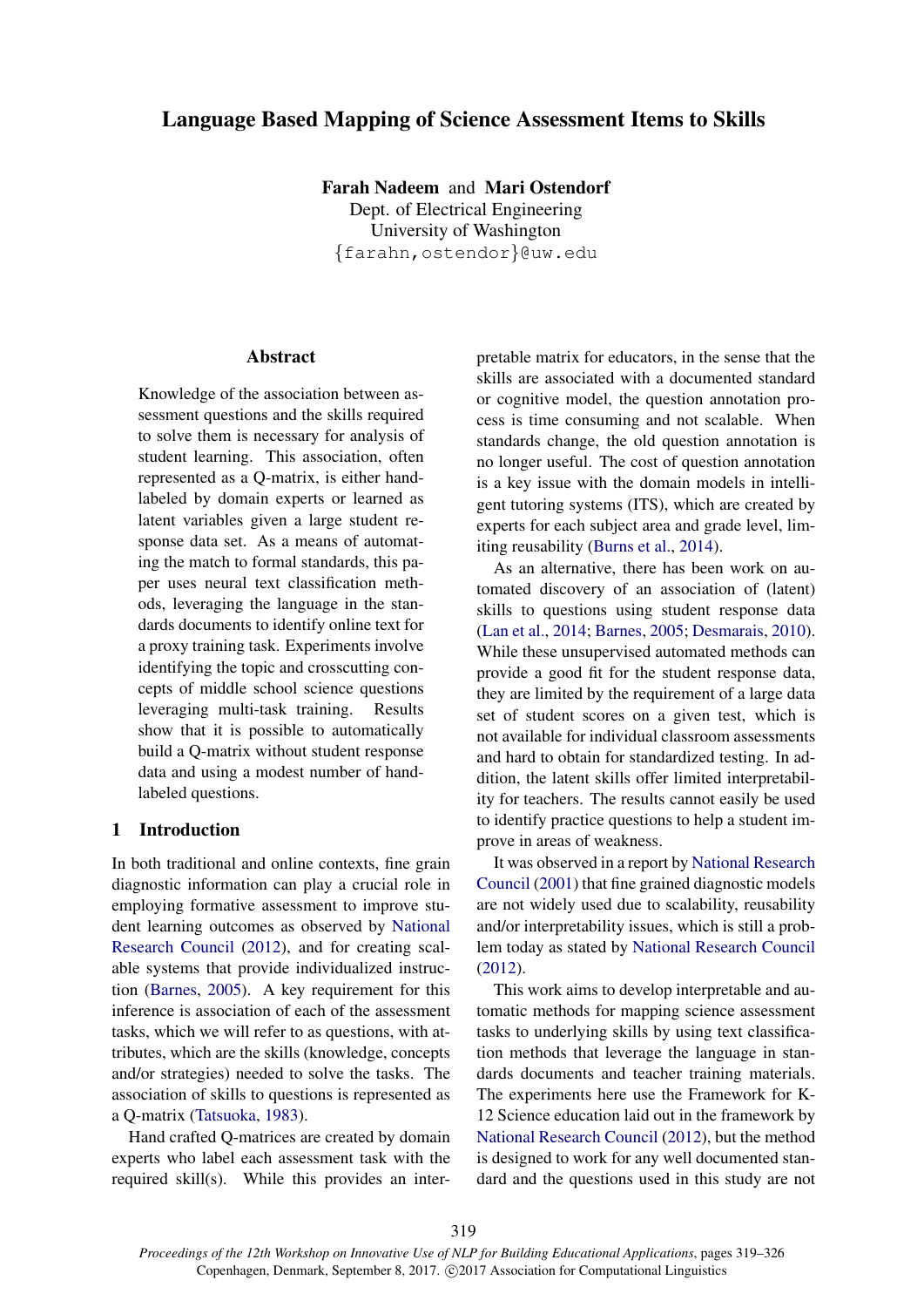explicitly designed for that standard.

Specifically, we look at the core disciplinary ideas (topics) and crosscutting concepts described in the standard as the attributes needed to respond to assessment tasks. A multi-task convolutional neural network is designed to jointly label topics and concepts. The greater challenge is in recognizing concepts, for which there is no annotated data available. A key contribution is in the use of standards documentation to automate training annotation and obtain online text for use as a proxy task in an intermediate training stage.

The rest of the paper is organized as follows. Sec. 2 provides a detailed task description, which is followed in Sec. 3 by an overview of prior text classification work that we build on. Experiment details are provided in Sec. 4 with results in Sec. 5. Related work leveraging question text in latent skill learning is discussed in Sec. 6. Findings and open questions are summarized in Sec. 7.

## 2 Task

From the perspective of formal standards, student learning is measured along specified content areas and concepts. The goal of both classroom teaching and online instruction systems is to ultimately increase proficiency in these areas. This work considers the Framework for K-12 science education presented by National Research Council (2012), and the associated Next Generation Science Standard (NGSS Lead States, 2013). The framework measures student learning along three dimensions: i) disciplinary core areas, ii) crosscutting concepts, and iii) science and engineering practices. For this work, we aim to identify the core content areas (topics) and crosscutting concepts associated with a question. The dimension of science and engineering practices is reflected more in the text of student response, hence we do not consider it here.

NGSS provides content and learning progression descriptions for each dimension. The standard specifies a hierarchy of disciplinary core ideas from physical sciences (PS), life sciences (LS), earth and space sciences (ESS), and engineering, technology and application of sciences  $(ETS).<sup>1</sup>$  Our study operates at the middle level of the hierarchy, with 12 topics, focusing on the middle school level. Seven crosscutting concepts are described.<sup>2</sup> Examples of descriptions in the standard are given below.

Topic: ESS3 Earth and human activity - Human activities have altered the biosphere, sometimes damaging it, although changes to ...

Concept: Energy and Matter Tracking energy and matter flows, into, out of, and within systems helps one understand their systems behavior.

The specific task addressed in this work is: given a question, identify the topic and concepts associated with that question. For example, the question:

*What happens to the sun's energy in the greenhouse effect?*

would be be associated with the topic ESS3 and the concept "Energy and Matter." Topic labeling corresponds to a multi-class decision (which one of 12 topics), and concept labeling involves 7 binary decisions. It is possible for a question to involve none of the concepts in the inventory.

More examples of topic and concept descriptions with sample questions are provided in supplementary materials.

### 3 Text Classification

Text classification is an established problem, with many different techniques available, including naive Bayes, support vector classifiers, decision trees and k nearest neighbors, which are summarized in (Ikonomakis et al., 2005). For longer documents, a bag-of-words approach is often used, but sequence models can be more useful for classifying sentences or short documents. A variety of neural techniques have been proposed, including (Wiener et al., 1995; Ruiz and Srinivasan, 1998; Nam et al., 2014; Lai et al., 2015). In our study, we build on the convolutional neural network (CNN) presented in (Kim, 2014), which achieves high accuracy for short texts. We briefly describe the model below.

The model takes a sequence of pre-trained word embeddings as input: each word  $x_i$  is represented by a k dimensional embedding vector,  $x_i \in \mathbb{R}^k$ . A sequence of  $n$  word embeddings are concatenated to form a  $n \times k$  matrix that is input to the network.

The concatenated sequence is convolved with filters that span the entire embedding and  $h$  words.

<sup>&</sup>lt;sup>1</sup>https://www.nextgenscience.org/ get-to-know, Appendices E and J

<sup>2</sup>https://www.nextgenscience.org/ get-to-know, Appendix G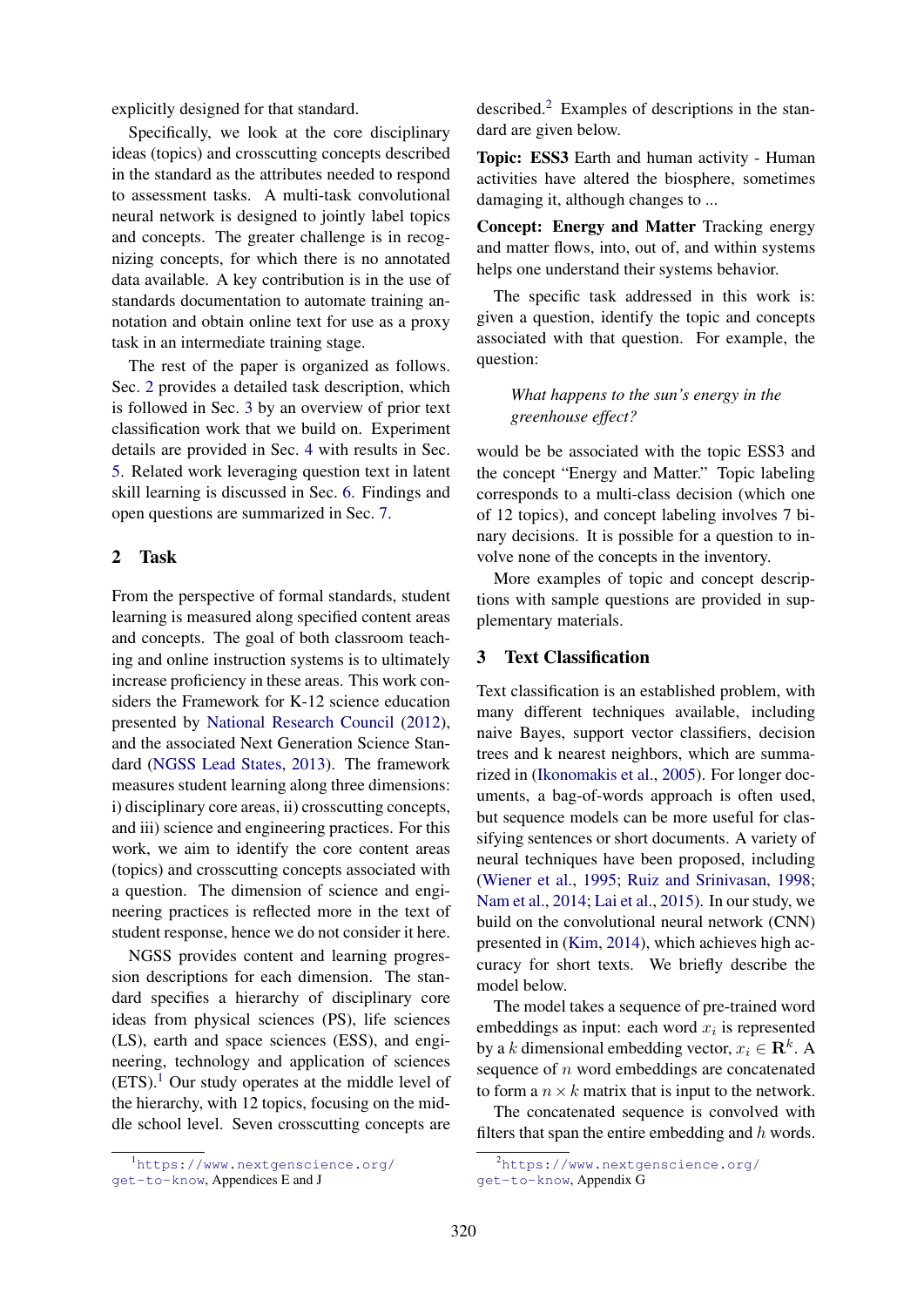A  $h \times k$  filter  $w_l$  is convolved with a concatenated sequence of h words, generating an  $n-h+1$  length output sequence, where the ith element of the sequence is given by

$$
c_i(l) = f(w_l \circ x_{i:i+h-1} + b_l). \tag{1}
$$

where  $\circ$  indicates a Hadamard product, and f is a non-linear or piece-wise linear function such as a rectified linear unit (ReLU). Using max-pooling over time results in one feature produced by one filter:

$$
\hat{c}(l) = \max\{c_1(l), c_2(l), ..., c_{n-h+1}(l)\} \tag{2}
$$

The output from max-pooling for each filter is concatenated into a feature set, resulting in an  $m$ dimensional feature vector for m filters.

$$
z = [\hat{c}(1), \hat{c}(2), ..., \hat{c}(m)] \tag{3}
$$

The output used to predict the label is given by

$$
y = g(Yz + b)
$$
 (4)

where  $q$  is a non-linear function, e.g. softmax for multi-class problems.

# 4 Methods

This section first describes the different data sets used in training and testing, and then the modifications to the above CNN for identifying question attributes.

#### 4.1 Data

For our work we consider three sets of resources: science questions, Wikipedia science and mathematics articles, and standard related resources. Middle school science questions are the main training and testing data. Wikipedia articles provide a supplemental source of data for pre-training and for a proxy task for concepts. Standard related resources include descriptions of disciplinary core ideas and crosscutting concepts laid out in the standard, and question templates developed to aid teachers in assessing crosscutting concept proficiency.

The main data consists of 14,985 middle school science questions (Kembhavi et al., 2017), with questions divided into 629 generic science modules. This data represents a generic set of middle school science questions, and is not aligned with the dimensions of NGSS. For our study, the modules were hand-labeled as belonging to one of the

12 topics using NGSS descriptions, and topic labels for questions were determined based on the module label. All questions have module labels. The test data consists of 750 questions (5% of the total data); the rest is for training and validation. Only the test data is hand-labeled with crosscutting concepts.

In order to obtain concept labels for the training data, we used question templates that have been developed for each of the seven concepts, $3$ which were designed to aid teachers in implementing these concepts into their own assessments. For example, one of the templates for the Patterns concept is:

*What patterns do you observe in the data presented above in the chart?*

We pick keywords from each of the templates (e.g. "patterns", "presented", "observe", "data" and "chart" in the above question), and search for questions in the training data that contain at least two keywords associated with a concept. This results in labels for 890 questions, approximately 6% of the training set, of which 44 questions are assigned multiple concept labels. Keyword matching returned few matches since the questions have not been developed to test for crosscutting concepts specifically. Twenty percent of the results from the keyword search were randomly sampled and hand checked to ensure they matched the assigned concepts, and found to be correct.

The distribution of topics and counts of concepts in the question training and test sets are shown in tables 1 and 2, respectively. Both tables indicate that the class distributions are not balanced. This is expected, since the topics and concepts are designed for all grades (K-12), and some skills are more applicable to high school science curriculum.

Since only 6% of the training data has concept labels, we use external data to create an additional proxy training task for concepts. Using phrases from the concept descriptions from NGSS and the STEM Teaching Tools templates, we hand selected 122 Wikipedia science articles associated with the seven concepts, with 8 of these articles spanning multiple concepts. Sample article titles include:

<sup>&</sup>lt;sup>3</sup>STEM teaching tools 2014-2017: http: //stemteachingtools.org/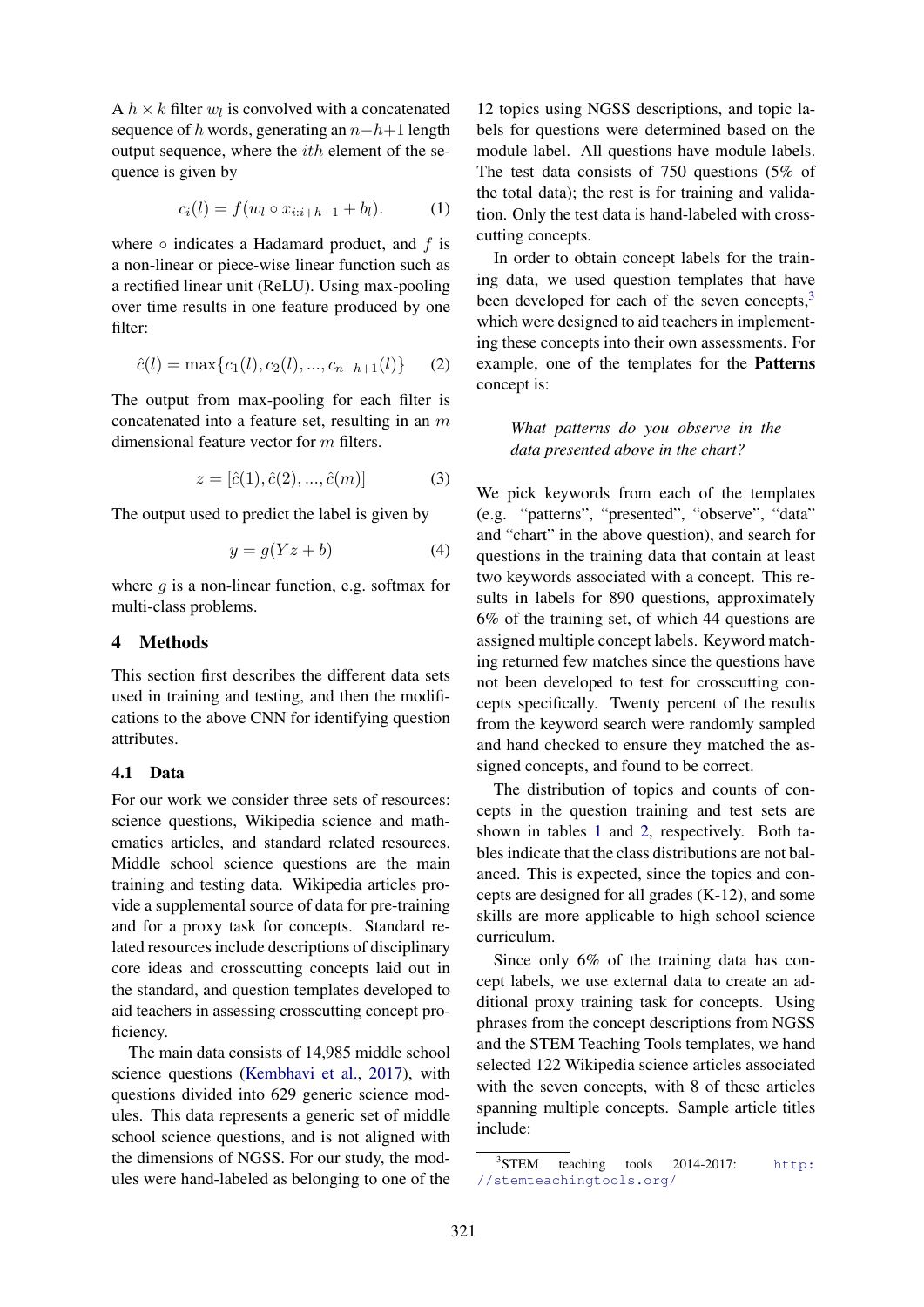| <b>Topic</b>                  | <b>Train</b> | <b>Test</b> |
|-------------------------------|--------------|-------------|
| Matter and its interactions   | $12.0\%$     | $10.7\%$    |
| From molecules to organisms   | 30.2%        | 31.2%       |
| Engineering design            | 2.0%         | $2.4\%$     |
| Heredity                      | $1.1\%$      | $0.9\%$     |
| Earth's place in the universe | 13.7%        | 13.1%       |
| Motion and stability          | 5.0%         | $4.3\%$     |
| Earth and human activity      | $7.1\%$      | 6.7%        |
| Waves and energy transfer     | 5.6%         | 5.6%        |
| Earths systems                | 17.0%        | 18.6%       |
| Energy                        | 2.4%         | 2.0%        |
| Ecosystems                    | $3.1\%$      | 3.6%        |
| Evolution                     | $0.8\%$      | $0.9\%$     |

Table 1: Topic distribution in train and test sets

| Concept                       | Train | Test |
|-------------------------------|-------|------|
| Stability & change (S&C)      | 46    | 5    |
| Scale, proportion & quantity  | 150   | 77   |
| (SP&Q)                        |       |      |
| Patterns (P)                  | 166   | 93   |
| Structure & function $(S\&F)$ | 24    | 9    |
| Systems & system models (Sys) | 88    | 27   |
| Cause & effect $(C&E)$        | 97    | 41   |
| Energy & matter (E&M)         | 365   | 116  |

Table 2: Concept counts in train and test sets

Patterns: Patterns in nature, Taxonomy, Correlation and dependence

System and system models: System, Systems modeling, System design

The articles are split into smaller "documents" based on linebreaks, yielding a set of 16,892 documents with concept labels. These documents correspond to paragraphs, section heads, related links and references, so they are not a good match to the style of a science question but they provide training examples of important keywords and phrases.

In addition to these sources, we use a pool of 40,000 general Wikipedia science and mathematics articles for pre-training word embeddings.

In summary, four data sources are used in training: questions labeled with both topic and concept  $D_{TC}$ , questions labeled with topic  $D_T$  (a superset of  $D_{TC}$ ), concept-labeled Wikipedia paragraphs  $D_C$ , and unlabeled Wikipedia articles  $D_W$ , as shown in table 3.

| Data     | <b>Number of Samples</b>     |
|----------|------------------------------|
| $D_{TC}$ | 890 questions                |
| $D_T$    | 14,235 questions             |
| $D_C$    | 16,892 documents             |
| $D_W$    | 40,000 articles              |
| Test set | 750 questions with topic and |
|          | concept labels               |

Table 3: Data

#### 4.2 Multi-task Topic-Concept Classification

Our use of the CNN for text classification involves multiple outputs:

$$
y_t = g_t(Y_t z + b_t) \tag{5}
$$

$$
y_c = g_c(Y_c z + b_c) \tag{6}
$$

where  $z$  is the output of the max-pooling layer,  $Y_t \in \mathbf{R}^{m \times n_t}$ ,  $b_t \in \mathbf{R}^{n_t}$ ,  $Y_c \in \mathbf{R}^{m \times n_c}$ , and  $b_c \in$  $\mathbf{R}^{n_c}$ . For topics,  $g_t$  is a softmax layer, giving the per-class probabilities  $y_{ti}$ , from which the topic is chosen according to  $argmax_i(y_{ti})$ . For detecting multi-label concepts,  $g_c$  is a sigmoid, which outputs the concept probability without assuming that concepts are mutually exclusive. The labels are decided by thresholding the sigmoid output,  $c_i = \{\mathbf{1}_{y_{ci}(k) > thr}\}^{n_c}$  for  $k = 1, \ldots, n_c$ . As noted earlier, there are 12 topics ( $n_t = 12$ ) and 7 concepts ( $n_c = 7$ ). The CNN for multi-task training is shown in figure 1.

The training loss function is multi-class crossentropy for the topic output and binary crossentropy for each of the concept outputs. Multitask training uses a sum of topic and concept loss. 10% of the training data was used for validation at a time, using ten fold cross validation. This was used to tune drop out, set number of filters and filter sizes. The entire labeled data set was then used for training.

Training was done with both pre-trained and randomly initialized word embeddings. We used 128 dimensional word embeddings, and a vocabulary size of 75, 000. The filter lengths used were  $[1, 3, 4, 5]$ , with 64 filters for each size. Drop out of 50% was used for regularization. For concept classification, a threshold of 0.2 was set for positive label detection. This was empirically chosen on the training data.

Experiments are conducted to compare: i) random initialization vs. pre-training, ii) independent vs. multi-task training, and iii) different methods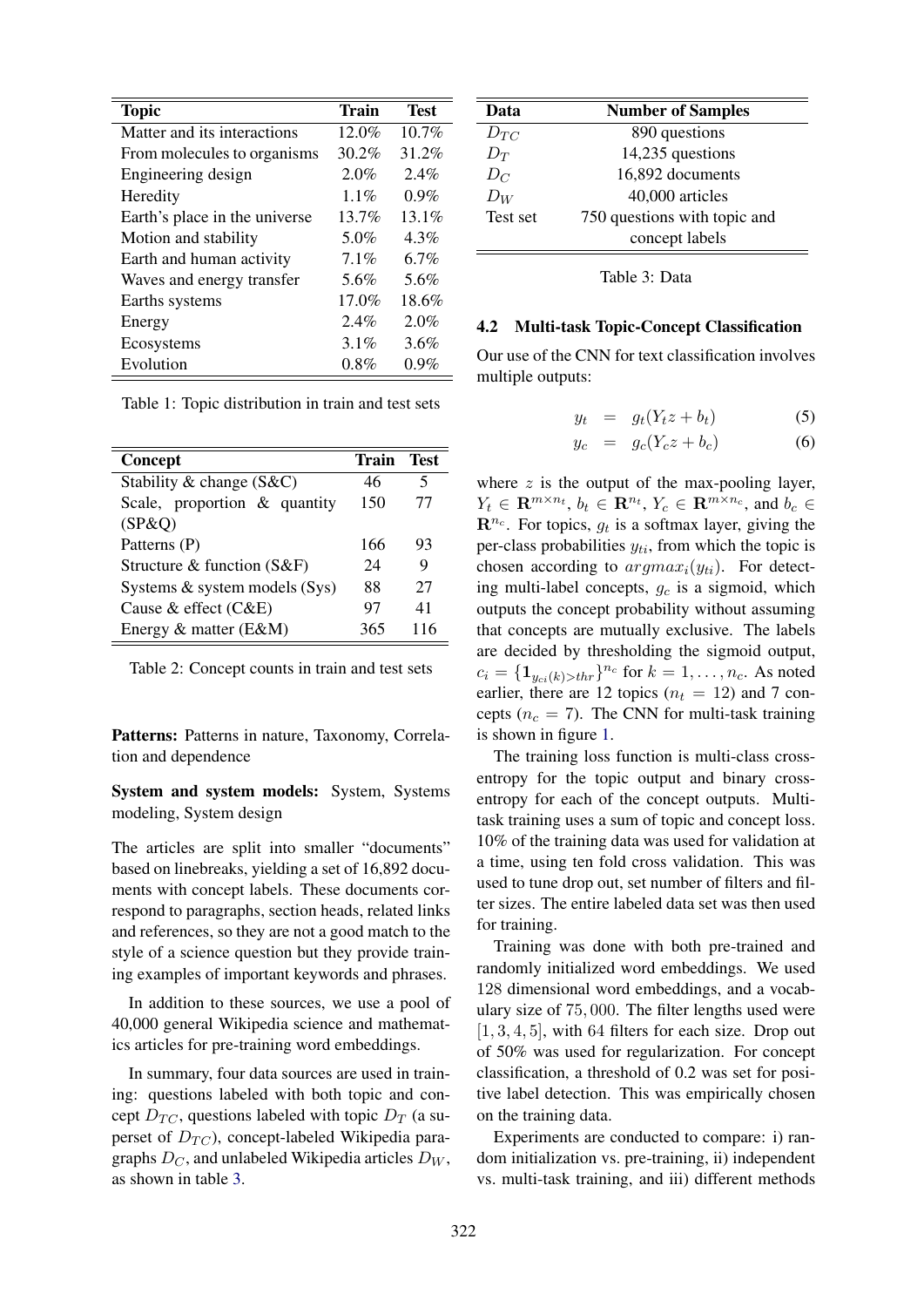

Figure 1: CNN for Multi-task Classification

of using the labeled training sets. Pre-training is based on  $D_W$  for both multi-task and independent classifiers.

For independent classifier training,  $D_T$  is used for topics, and  $D_{TC}$  is used for concepts. In addition, we explored a two-stage approach to training the concept model, using  $D<sub>C</sub>$  in a first pass of training, followed by  $D_{TC}$  for fine tuning ( $C \rightarrow$  $TC$ ).

For multi-task training, three alternatives are explored:

- Stage 1: run single task training (with  $D_T$ ). Stage 2: run multi-task training with  $D_{TC}$ . Do not use  $D_C$ .  $(T \rightarrow TC)$
- Stage 1: alternate between batches of single task training (with  $D_T$  and  $D_C$ ), starting with  $D_T$ . Stage 2: run multi-task training with  $D_{TC}$ .  $(T/C \rightarrow TC)$
- Alternate between batches of the different labeled sets, starting with  $D_T$  and ending with  $D_{TC}$ . (T/C/TC)

All multi-task models are pre-trained using  $D_W$ .

#### 5 Results and Discussion

Results for the different training schemes are shown in table 4. The first four rows correspond to systems with topic and concept classifiers trained separately, and the last three involve multi-task training. The first row indicates baseline performance using n-gram features in an SVM. Comparing the next two rows in the table shows that

pre-training word embeddings with the unlabeled Wikipedia articles benefits both topic and concept classifiers, so it was used in all subsequent experiments with multi-task training. The fourth row uses the two-stage concept training, which slightly hurts performance. All the different options for multi-task training (rows 5-7) improve over learning independent classifiers (row 3 for the case with pre-training). Unlike the independent training case, the proxy concepts represented by the Wikipedia article paragraphs benefit both topic and concept labeling when used in multi-task training.

The precision, recall and F1 scores for crosscutting concepts are shown in table 5. As expected, the best performance is observed for the class that dominates the training data. The topic confusion matrix also shows that topics which are well represented in the training data tend to be more reliably identified.

In order to ensure that the independent CNN classifiers provided a strong baseline, we also ran experiments with other approaches using the same training data. Specifically, we implemented an SVM with n-gram features  $(n = 1, 2, 3)$  and a k-nearest neighbor classifier using a vector space representation of questions based on latent semantic analysis (LSA). Two independent SVMs were trained, one using  $D_T$  for topic classification, and one using  $D_{TC}$  for concept classification. Performance on topic classification was slightly worse than the CNN result, but results for concept recog-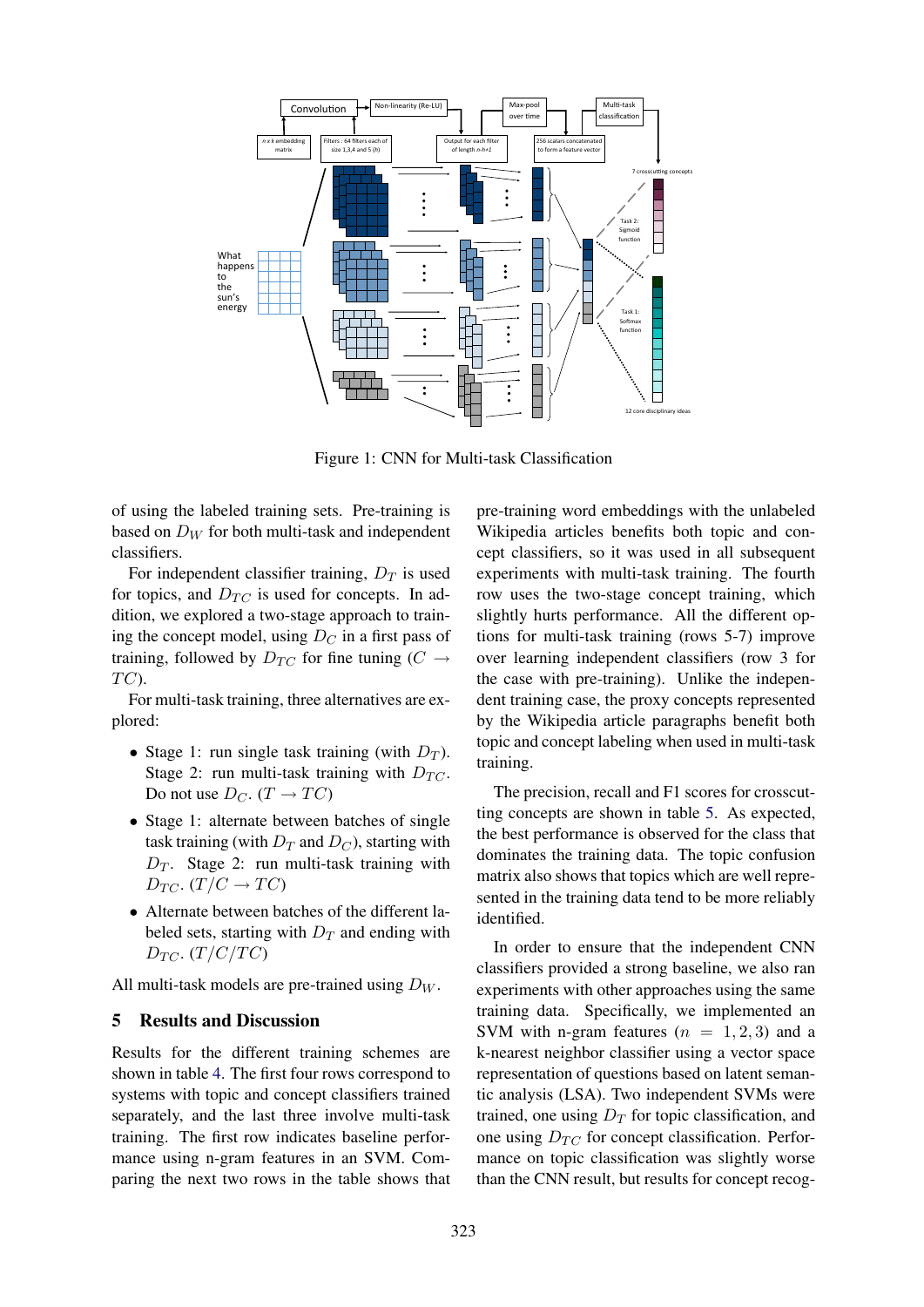| <b>Training</b>      | <b>Initialize</b> | <b>Topic</b> | Concept |
|----------------------|-------------------|--------------|---------|
| <b>SVM</b>           |                   | 73.4         | 14.2    |
| Separate T, TC       | Random            | 81.3         | 34.7    |
| Separate T, TC       | Pre-train         | 84.1         | 38.2    |
| $C \rightarrow TC$   | Pre-train         |              | 35.8    |
| $T \rightarrow TC$   | Pre-train         | 84.5         | 41.2    |
| T/C/TC               | Pre-train         | 84.5         | 44.4    |
| $T/C \rightarrow TC$ | Pre-train         | 86.2         | 57.7    |

Table 4: Classifier Performance: Topic (accuracy) and concept (macro F1 score)

| Concept | F1    | <b>Precision Recall</b> |       |
|---------|-------|-------------------------|-------|
|         | Score |                         |       |
| S&C     | 54.54 | 50.00                   | 60.00 |
| SP&Q    | 55.62 | 51.08                   | 61.03 |
| P       | 60.96 | 60.63                   | 61.29 |
| S&F     | 66.67 | 66.67                   | 66.67 |
| Sys     | 43.47 | 52.63                   | 37.03 |
| C&E     | 50.57 | 47.82                   | 61.03 |
| E&M     | 72.16 | 60.00                   | 90.51 |

Table 5: Per-Concept Classification Performance

nition with the best macro F1 being 14.2 with an SVM. The LSA-based model gave much worse results when trained using  $D_{TC}$  and tested for concept accuracy; presumably topic factors dominate this unsupervised representation.

An additional factor that impacts performance for concept labeling is ignoring the data in figures accompanying the questions. Generally, for crosscutting concepts, some information is presented graphically, which we are not using in the current work. Hand annotating 200 questions from the test set, we find that roughly a quarter of the questions have associated images. Not all crosscutting concepts are impacted by the presence of an accompanying image. The categories that do worse are scale proportion and quantity, where questions are accompanied by graphs, energy and matter flows, with questions related to water, carbon and nitrogen cycles, and system and system models, which have associated block diagrams. It would be possible to achieve higher accuracy by combining information from the text and features from associated figures, since using text alone is not always enough to identify the correct concept. Consider the following question: *"Which gas is represented by letter F?"* Without the accompanying figure that depicts the carbon cycle, it is not possible to identify the underlying concept of matter and energy flow.

# 6 Related Work

As noted earlier, automated discovery of latent skills to question mapping provide a good fit to student response data, but the skills are abstract and cannot be easily used by teachers. In (Barnes, 2005; Lan et al., 2014), this problem is addressed by hand-labeling questions with topics and associating the latent concepts learned the different topics that are most frequently represented in the cor-

responding data. Interpretation of the latent factors is in terms of these topic combinations. This requires hand labeling of training data. The results may generalize to other data, but this was not evaluated. In related work, (Lan et al., 2013) uses multi-objective optimization to learn both skillto-item and student-to-skill proficiency mappings, as well finding a list of keywords associated with each estimated skill. While both solutions add to the interpretability of the model, the skills are not aligned with formal standards or cognitive models.

Non-negative matrix factorization is used by (Desmarais, 2010) to associate questions with skills using student response data. The data sets consist of 4 subject (mathematics, biology, world history and French). The number of latent skills are 4, the hypothesis is that matrix factorization should separate student proficiency in the four subjects. This work does not provide fine grained proficiency within individual subjects. The model achieves 72% accuracy on all four subjects, and 96% on only mathematics and French, which are the most separable. Results on a set of trivia questions are also reported, where latent skill to topic matching achieves an accuracy of 35% for 4 topics.

# 7 Conclusion

In summary, this work provides a method for identifying skills required to solve specific science questions based on the text of the question, where skills associated with documented standards are characterized with a relatively small amount of manual annotation. We use state-of-the-art text classification methods that are made more effective by: i) leveraging standards documentation to harvest and automatically annotate training data, and ii) applying multi-task learning to jointly classify both topics and concepts. The best case mod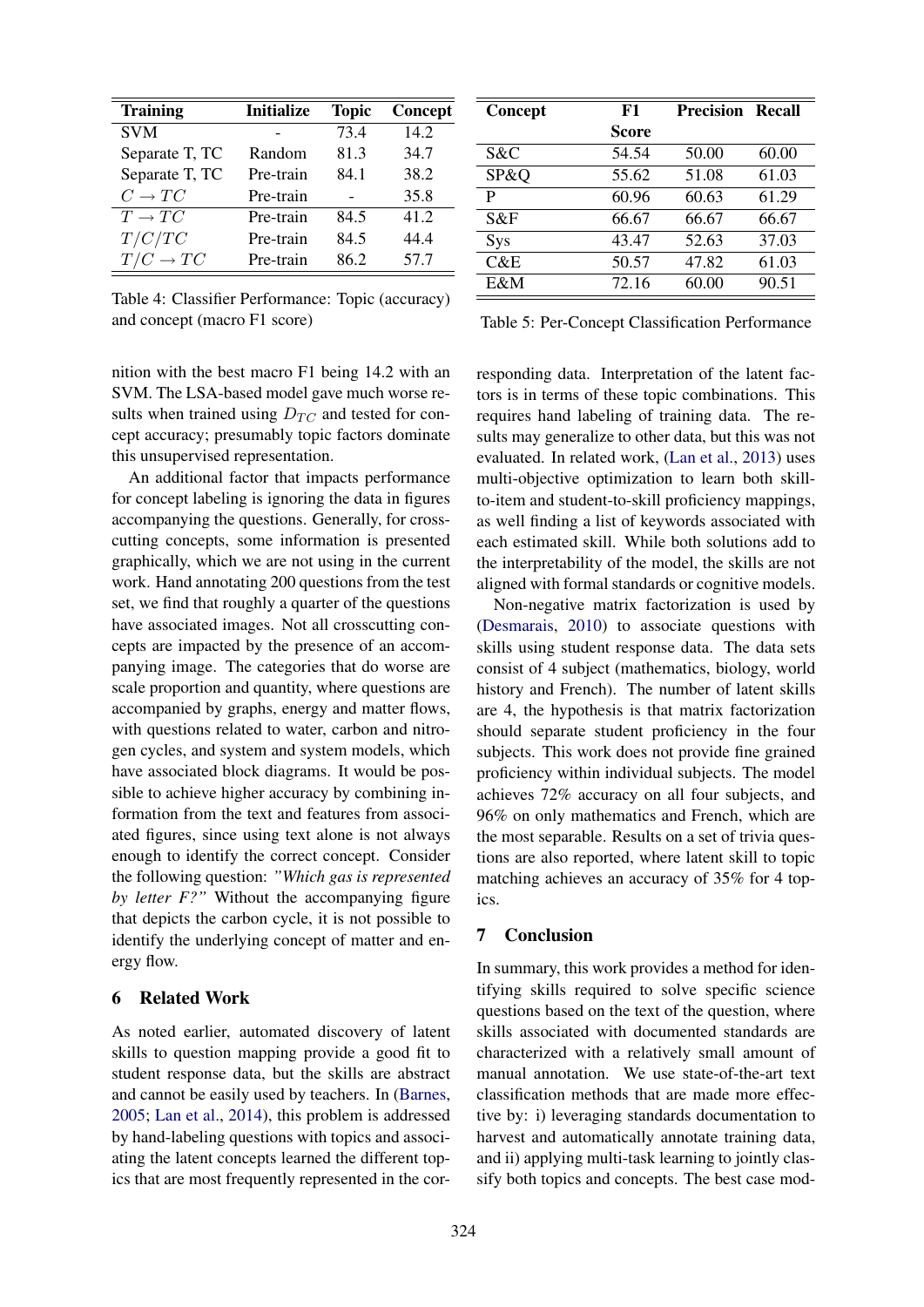els achieve 86% topic accuracy and 57.7 concept F1 score. Compared to current data driven models that are unsupervised and do not provide an explicit connection to standards, our approach is interpretable. In addition, it does not require student response data and can be used with any question set. Compared to frameworks that require human experts to align questions with attributes, our approach is scalable to large question sets. It enables teachers to leverage a variety of assessment materials and provide more individualized feedback to students. While the experiments described here are based on NGSS documentation, the methods are general and can be used with any welldocumented standard or cognitive model.

The ability to automatically build a Q-matrix is promising for student learning evaluation and statistical models for online systems, particularly intelligent tutoring systems. Aligning the Q-matrix to elements of learning outcomes specified in standards gives the ability to automatically adapt existing material to new standards and curricula without extensive input from domain experts, improving reusability of tutoring system material. It can also provide new tools for educators analyzing learning across larger populations. In particular, the concept annotation work can help educators study learning progression along crosscutting concepts, which is largely undocumented at this point as stated in the report by National Research Council (2012). It can also provide a complementary tool that may be useful for interpreting unsupervised analyses based on large student response data sets. For example, it may be interesting to look for factors that are predictive of question difficulty based on classifier predictions or confidence of different skills.

Whether the level of accuracy is sufficient for downstream tasks is an open question, since goodness of fit is generally evaluated using student response data, which is not used in the current work. However, there are multiple opportunities for improvement, particularly for concept classification. For example, semantic similarity can be leveraged in using question templates to select articles associated with concepts, and the data could be filtered to exclude sections that are not well matched to questions. Semi-supervised training could increase the number of actual questions used in training. In addition, the use of information in tables and figures represents an important direc-

tion for future work. Neural classifiers are well suited to integrating features from different modalities, and we expect that significant gains may be possible with this approach.

### References

- Tiffany Barnes. 2005. The q-matrix method: Mining student response data for knowledge. In *American Association for Artificial Intelligence 2005 Educational Data Mining Workshop*. pages 1–8.
- Hugh Burns, Carol A Luckhardt, James W Parlett, and Carol L Redfield. 2014. *Intelligent tutoring systems: Evolutions in design*. Psychology Press.
- Michel Desmarais. 2010. Conditions for effectively deriving a q-matrix from data with non-negative matrix factorization. In *Educational Data Mining 2011*.
- M Ikonomakis, S Kotsiantis, and V Tampakas. 2005. Text classification using machine learning techniques. *WSEAS transactions on computers* 4(8):966–974.
- Aniruddha Kembhavi, Minjoon Seo, Dustin Schwenk, Jonghyun Choi, Ali Farhadi, and Hannaneh Hajishirzi. 2017. Are you smarter than a sixth grader? textbook question answering for multimodal machine comprehension. In *Conference on Computer Vision and Pattern Recognition (CVPR)*.
- Yoon Kim. 2014. Convolutional neural networks for sentence classification. *arXiv preprint arXiv:1408.5882* .
- Siwei Lai, Liheng Xu, Kang Liu, and Jun Zhao. 2015. Recurrent convolutional neural networks for text classification. In *AAAI*. volume 333, pages 2267– 2273.
- Andrew S Lan, Christoph Studer, Andrew E Waters, and Richard G Baraniuk. 2013. Joint topic modeling and factor analysis of textual information and graded response data. *arXiv preprint arXiv:1305.1956* .
- Andrew S Lan, Andrew E Waters, Christoph Studer, and Richard G Baraniuk. 2014. Sparse factor analysis for learning and content analytics. *Journal of Machine Learning Research* 15(1):1959–2008.
- Jinseok Nam, Jungi Kim, Eneldo Loza Mencía, Iryna Gurevych, and Johannes Fürnkranz. 2014. Largescale multi-label text classification - revisiting neural networks. In *Joint European Conference on Machine Learning and Knowledge Discovery in Databases*. Springer, pages 437–452.
- National Research Council. 2001. *Knowing what students know: The science and design of educational assessment*. National Academies Press.